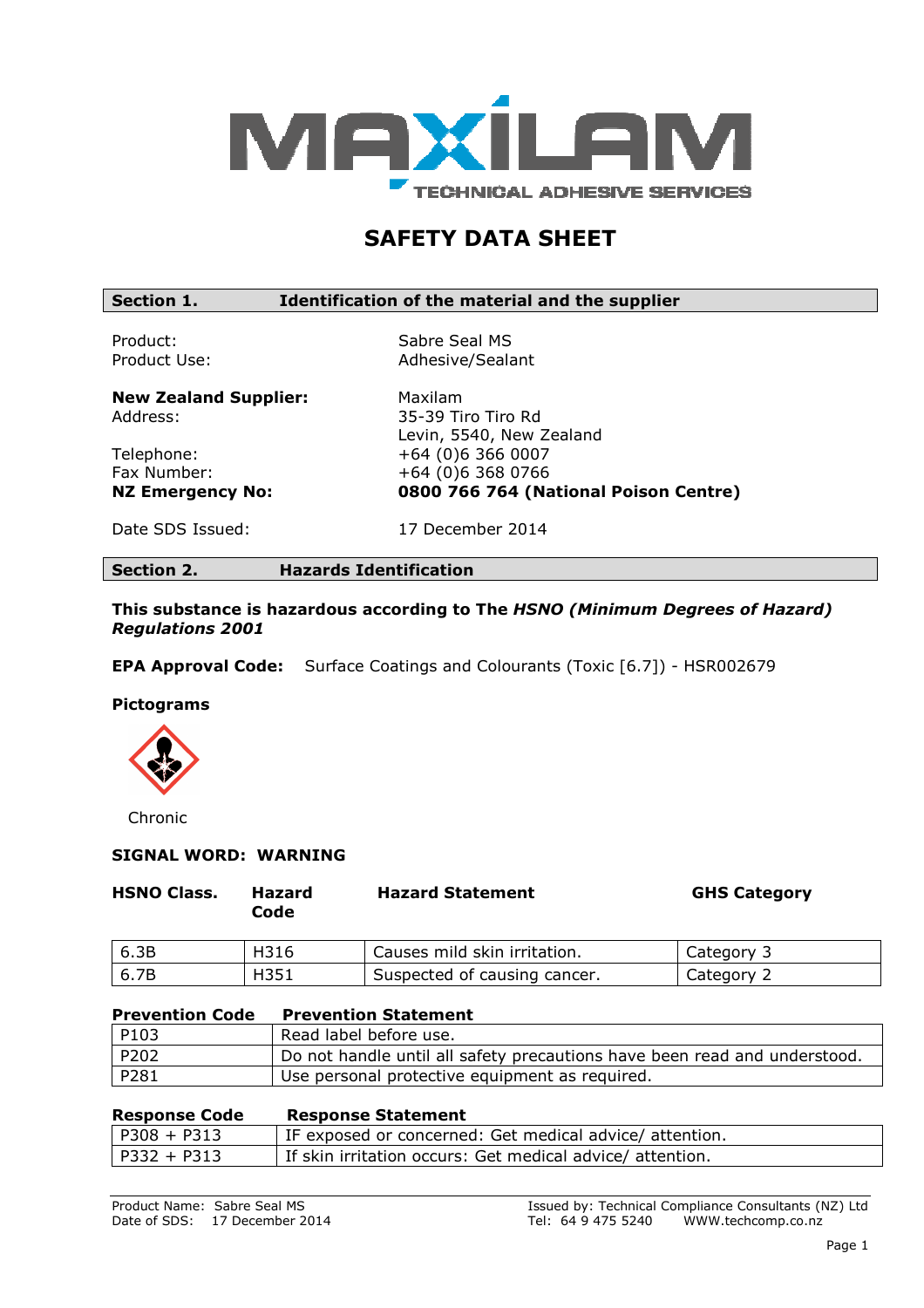| <b>Storage Code</b> | <b>Storage Statement</b> |
|---------------------|--------------------------|
| P405                | Store locked up.         |

| <b>Disposal Code</b> | <b>Disposal Statement</b>                     |
|----------------------|-----------------------------------------------|
| P501                 | Dispose of according to the local authorities |

# Section 3. Composition of hazardous Ingredients

| <b>Ingredients</b>   | $Wt\%$ | <b>CAS NUMBER.</b>       |
|----------------------|--------|--------------------------|
| Calcium Carbonate    | <70    | 1317-65-3                |
| Proprietary Polymers | <30    | $\overline{\phantom{0}}$ |
| Titanium Dioxide     | <10    | 13463-67-7               |
| Carbon Black         |        | 1333-86-4                |

# Section 4. First Aid Measures

Routes of Exposure:

| If in Eyes   | Rinse cautiously with water for several minutes. If eye irritation persists:<br>Get medical advice.                                                                                                                                                     |
|--------------|---------------------------------------------------------------------------------------------------------------------------------------------------------------------------------------------------------------------------------------------------------|
| If on Skin   | Wash with plenty of soap and water. If skin irritation occurs: Get medical<br>advice/ attention.                                                                                                                                                        |
| If Swallowed | IF SWALLOWED: Do NOT induce vomiting. Never give anything by mouth<br>to an unconscious person. Consult a doctor if you feel unwell.                                                                                                                    |
| If Inhaled   | Remove person to fresh air. Remove contaminated clothing and loosen<br>remaining clothing. Allow person to assume most comfortable position<br>and keep warm. Keep at rest until fully recovered. Get medical advice if<br>breathing becomes difficult. |

| <b>Section 5.</b> | <b>Fire Fighting Measures</b> |  |
|-------------------|-------------------------------|--|
|-------------------|-------------------------------|--|

| <b>Hazard Type</b>     | Combustible Material                                                    |  |
|------------------------|-------------------------------------------------------------------------|--|
| <b>Hazards from</b>    | May form oxides of carbon and various unidentified organic compounds.   |  |
| products               |                                                                         |  |
| <b>Suitable</b>        | Small Fires: Use foam, dry chemical, CO <sub>2</sub> .                  |  |
| <b>Extinguishing</b>   | Large Fires: Use water spray, fog, or foam.                             |  |
| media                  |                                                                         |  |
| <b>Precautions for</b> | As in any fire, wear NIOSH approved, positive-pressure self-contained   |  |
| firefighters and       | breathing apparatus and full protective gear. Move containers from area |  |
| special protective     | if it can be done without risk.                                         |  |
| clothing               |                                                                         |  |
| <b>HAZCHEM CODE</b>    | <b>None Allocated</b>                                                   |  |
|                        |                                                                         |  |

# Section 6. Accidental Release Measures

Wear full protective gear as detailed in Section 8. Evacuate unprotected and untrained personnel from hazard area. Ventilate the area with fresh air.. Collect as much of the spilled material as possible using absorbent materials. Collect waste and dispose of in accordance with local, state and federal laws and regulations.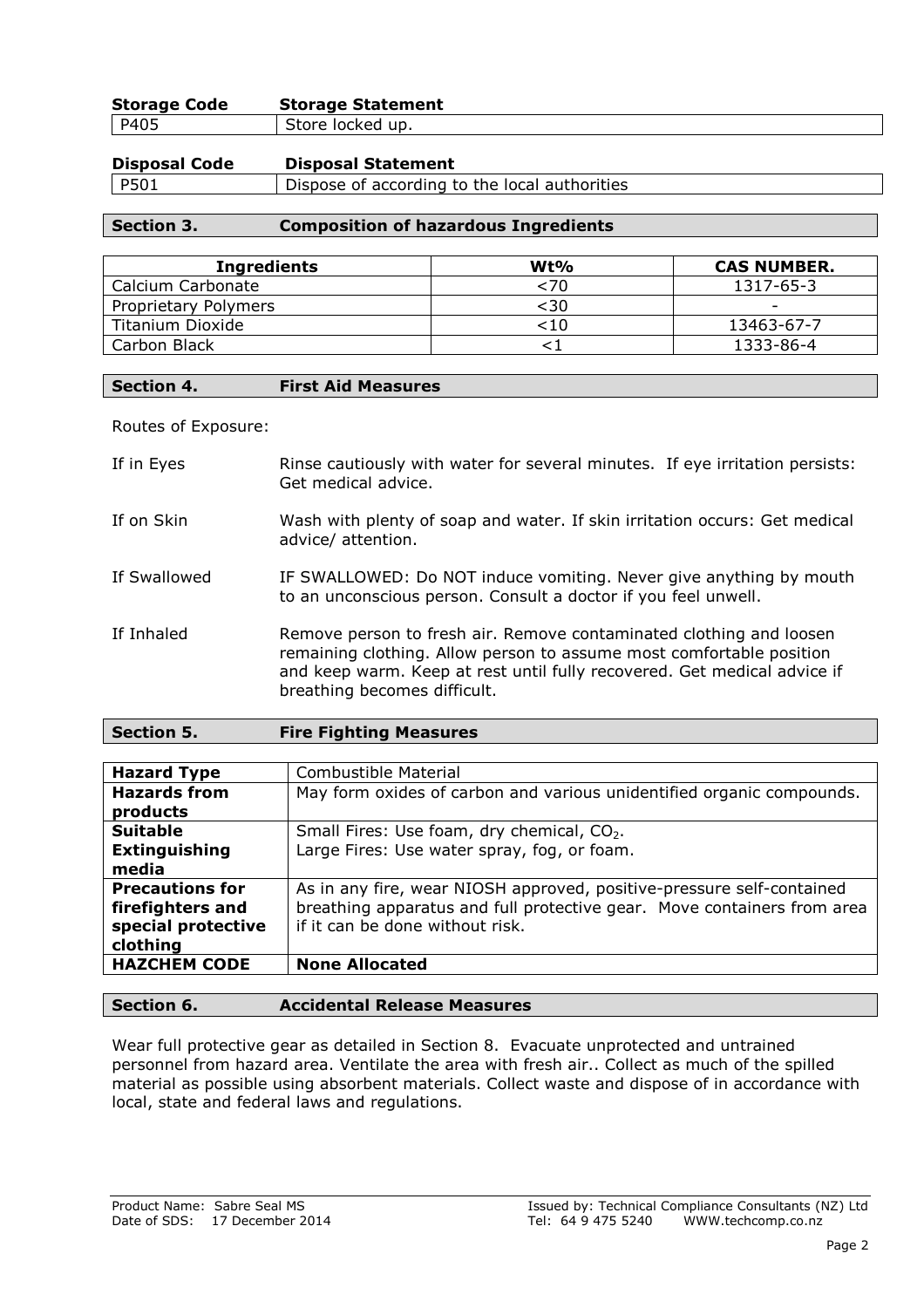# Section 7. Handling and Storage

#### Handling:

- Read label before use.
- Do not handle until all safety precautions have been read and understood.
- Use personal protective equipment as required.
- Avoid contact with eyes, skin and clothes.
- Avoid breathing vapors.

#### Storage

- Store locked up.
- Keep container closed when not in use.
- Isolate from incompatible materials detailed in Section 10.

#### Section 8 Exposure Controls / Personal Protection

#### Exposure Limit Values:

#### WORKPLACE EXPOSURE STANDARDS (provided for guidance only)

|                               |               | <b>TWA</b>               |                   | <b>STEL</b>              |                          |
|-------------------------------|---------------|--------------------------|-------------------|--------------------------|--------------------------|
| <b>Substance</b>              |               | ppm                      | mg/m <sup>3</sup> |                          | ppm $mg/m3$              |
| Calcium carbonate [1317-65-3] |               | $\sim$                   | 10(d)             |                          |                          |
| Titanium dioxide [13463-67-7] |               | $\overline{\phantom{a}}$ | 10(d)             | $\overline{\phantom{0}}$ | $\overline{\phantom{0}}$ |
| Carbon black                  | $[1333-86-4]$ | $\overline{\phantom{a}}$ |                   | $\overline{\phantom{a}}$ | $\overline{\phantom{0}}$ |

Workplace Exposure Standard - Time Weighted Average (WES-TWA). The time-weighted average exposure standard designed to protect the worker from the effects of long-term exposure. Workplace Exposure Standard – Short-Term Exposure Limit (WESSTEL). The 15-minute average exposure standard. Applies to any 15- Minute period in the working day and is designed to protect the worker against adverse effects of irritation, chronic or irreversible tissue change, or narcosis that may increase the likelihood of accidents. The WES-STEL is not an alternative to the WES-TWA; both the short-term and time-weighted average exposures apply.

#### Engineering Controls

Use local exhaust or general dilution ventilation system.

#### Personal Protection

#### Respiratory Protection

Use NIOSH approved equipment only. For exposure above the exposure limit, use a respirator that has been selected by an industrial hygienist or other technically qualified person for the specific work conditions. If respirators are used, OSHA requires compliance with its respiratory program.

#### Skin Protection

Wear Nitrile gloves. Wear clothing that will protect the skin from exposure to this chemical. During emergency or while making repairs, wear clothing that will not allow this chemical to penetrate.

#### Eye Protection

Wear vented safety goggles or safety glasses.

| <b>Section 9</b> | <b>Physical and Chemical Properties</b> |
|------------------|-----------------------------------------|
|                  |                                         |

Odour Mild Specific Gravity  $\sim 1.3 - 1.7$ 

**Physical State Heavy Paste in white, grey and black** Heavy Paste in white, grey and black

Product Name: Sabre Seal MS<br>
Date of SDS: 17 December 2014 **In the Seal MS** Issued by: Technical Compliance Consultants (NZ) Ltd<br>
Tel: 64 9 475 5240 WWW.techcomp.co.nz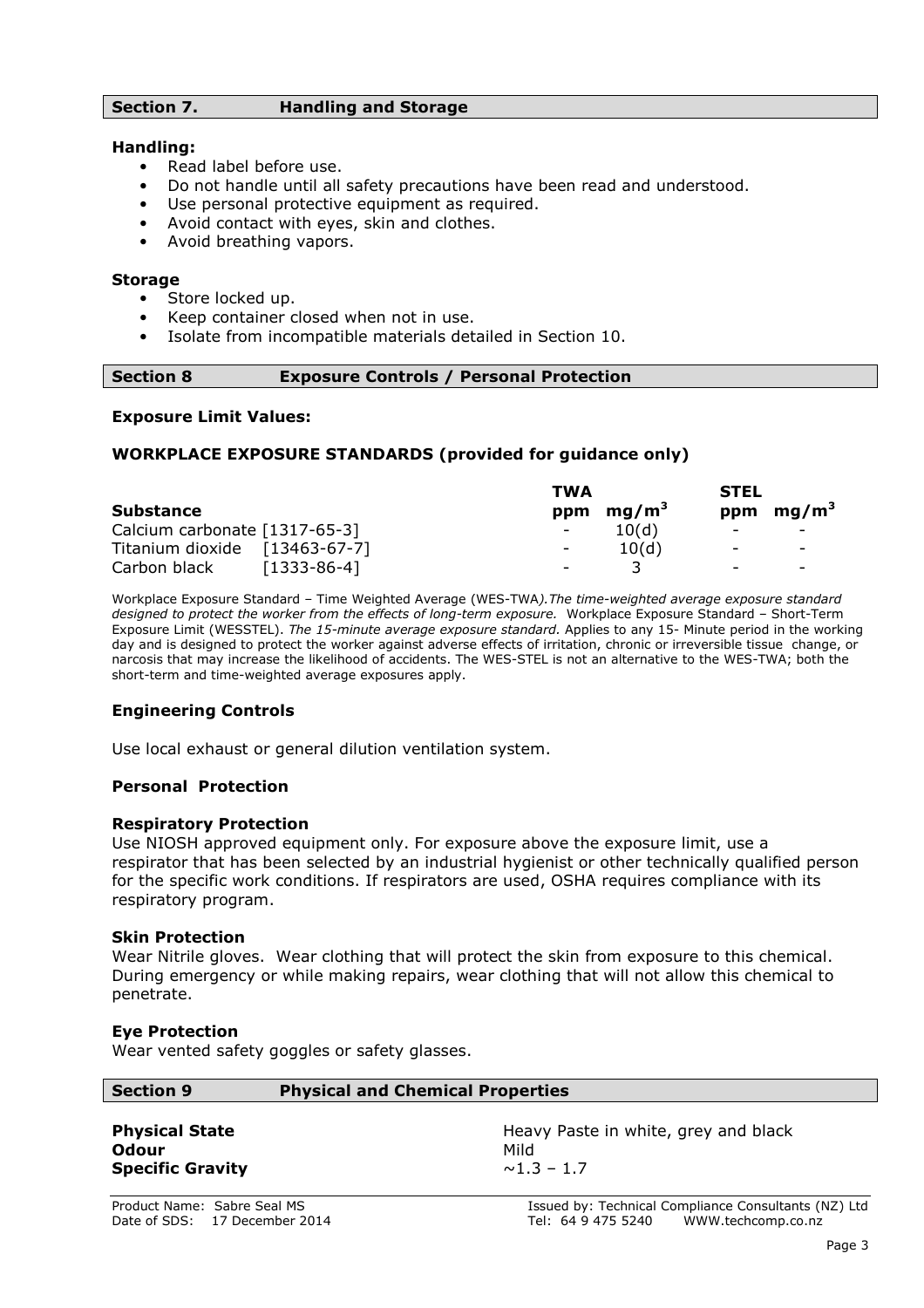# Section 10. Stability and Reactivity

| <b>Stability of Substance</b>  | Stable under normal conditions                                           |
|--------------------------------|--------------------------------------------------------------------------|
| <b>Conditions to Avoid</b>     | None known.                                                              |
| <b>Incompatible Materials</b>  | Acids and oxidisers                                                      |
| <b>Hazardous Decomposition</b> |                                                                          |
| <b>Products</b>                | May form oxides of carbon and various unidentified organic<br>compounds. |

#### Section 11 Toxicological Information

#### Acute Exposure:

Skin: This product causes mild skin irritation.

#### Chronic:

**Carcinogenic:** Suspected of causing cancer.

#### Section 12. Ecotoxicological Information

This product is not known to be a hazard to the environment.

## Section 13. Disposal Considerations

Dispose of according to Local Regulations.

#### Section 14 Transport Information

This product is not classified as a Dangerous Good for transport: NZS 5433:2012

#### Section 15 Regulatory Information

EPA Approval Code: Canister: Surface Coatings and Colourants (Toxic [6.7]) – HSR002679

HSNO Classification: 6.3B, 6.7B

# HSNO Controls in New Zealand:

Trigger quantities for this substance:

|                                            | <b>Trigger Quantity</b> |
|--------------------------------------------|-------------------------|
| Approved Handler                           | Not required            |
| Location Certificate                       | Not required            |
| <b>Tracking Trigger Quantities</b>         | Not applicable          |
| Signage Trigger Quantities                 | Not required            |
| Emergency Response Plan trigger Quantities | 10 000L (6.7B)          |